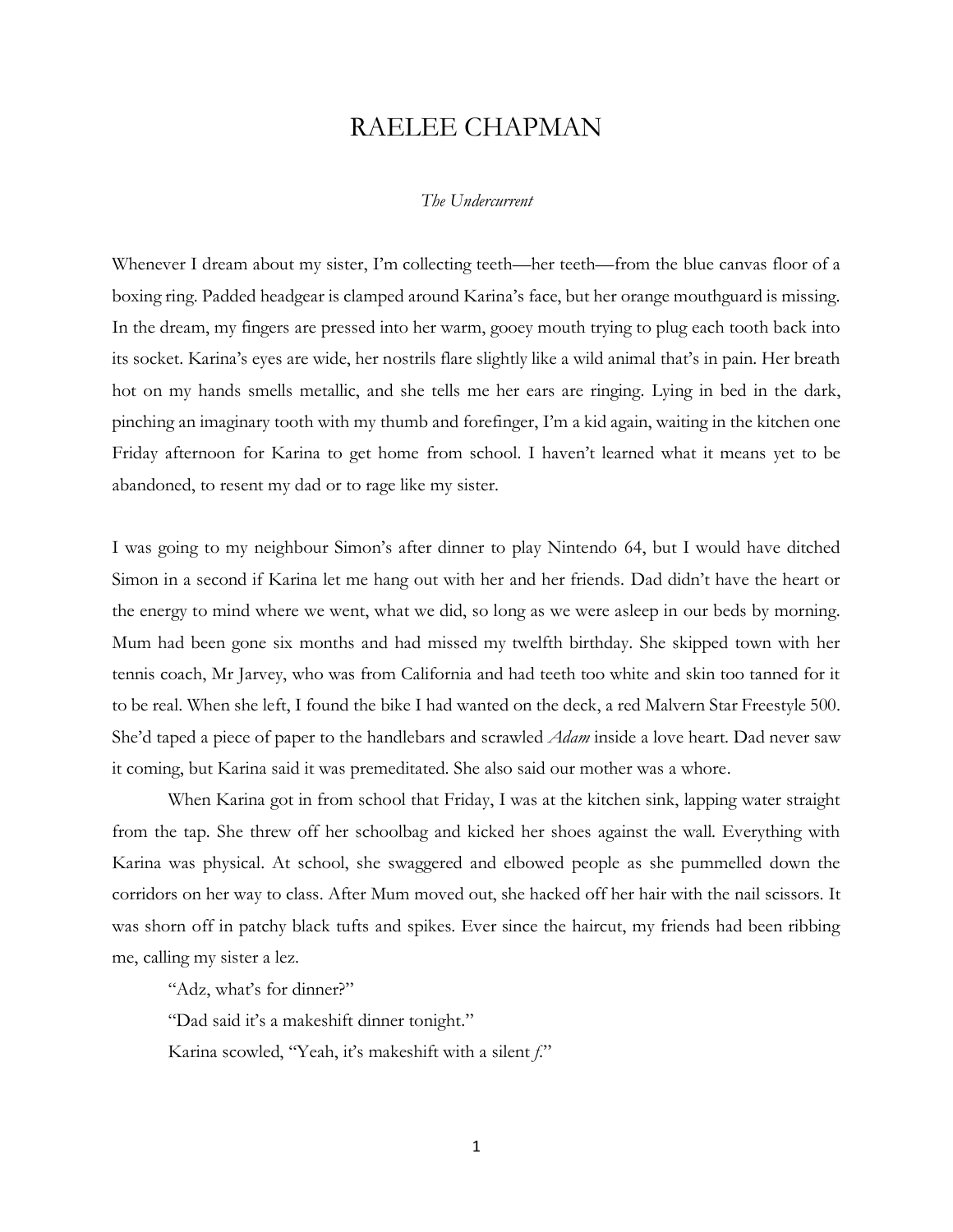I laughed, and she grinned before racing me to the fridge to get first dibs on whatever was edible in there. Dad rarely cooked for us. Around the time Mum left, he did his back in at work and was on compo. Mostly, he just sat in his La-Z-Boy all day watching telly. Karina and I did all the housework. She taught me to iron and use the washing machine, otherwise our clothes lay in a rank pile in the laundry basket untouched. Dad wouldn't let us open the front door without first buckling him into his back brace, in case it's bloody *A Current Affair*, he said.

The sun was setting, and hot air blew through the flyscreen above the sink. The bug catcher hanging outside the window crackled and thrummed as insects flew into its blue-lit cage. Karina handed me a can of tuna, so I popped open the jaffle maker and plugged it in, while she grated the last rectangle of cheese we found onto a plate.

"Where you going tonight?" I tried to sound casual, keeping my eyes on the bread I was buttering.

I was sick of going to Simon's. His parents, mainly his mother, had started to bug me. She kept inviting me to church, and always sat me down in their dining room to ask how I was coping. One time she asked if they could pray for me, and I felt like saying pray for Dad whose arse is glued to the La-Z-Boy, for Karina with her bad haircut, pray that Mr Jarvey snaps his wrists and most of all that my mother ditches him.

"Don't even think about it Adz.'

"I was just asking … there's no crime in asking."

"Forget about it. Not after last time."

Back in the middle of winter, a few weeks after Mum moved out, Karina took me ten-pin bowling with her friends. I felt like this could be the one good thing to come from Mum leaving. The bowling alley was huge with ten lanes and lots of spill-out areas with sticky couches, tables and chairs, other arcade games, and a jukebox. The kiosk counter had a string of twinkling fairy lights around it and free soft drink refills. Kids guzzled post-mix all night, topped up with Southern Comfort from stolen hipflasks, and made out in the darkest corners. The place was loud and chaotic; the lanes were well lit but everywhere else was dark, hot and stuffy. I recognised a bunch of kids from Karina's year at school and even some from the rival high school across town. Most of the crowd were wearing In Utero tshirts or looked like they had slashed their jeans the night before. Their home-bleached hair hung long and greasy about their faces in memory of Kurt Cobain.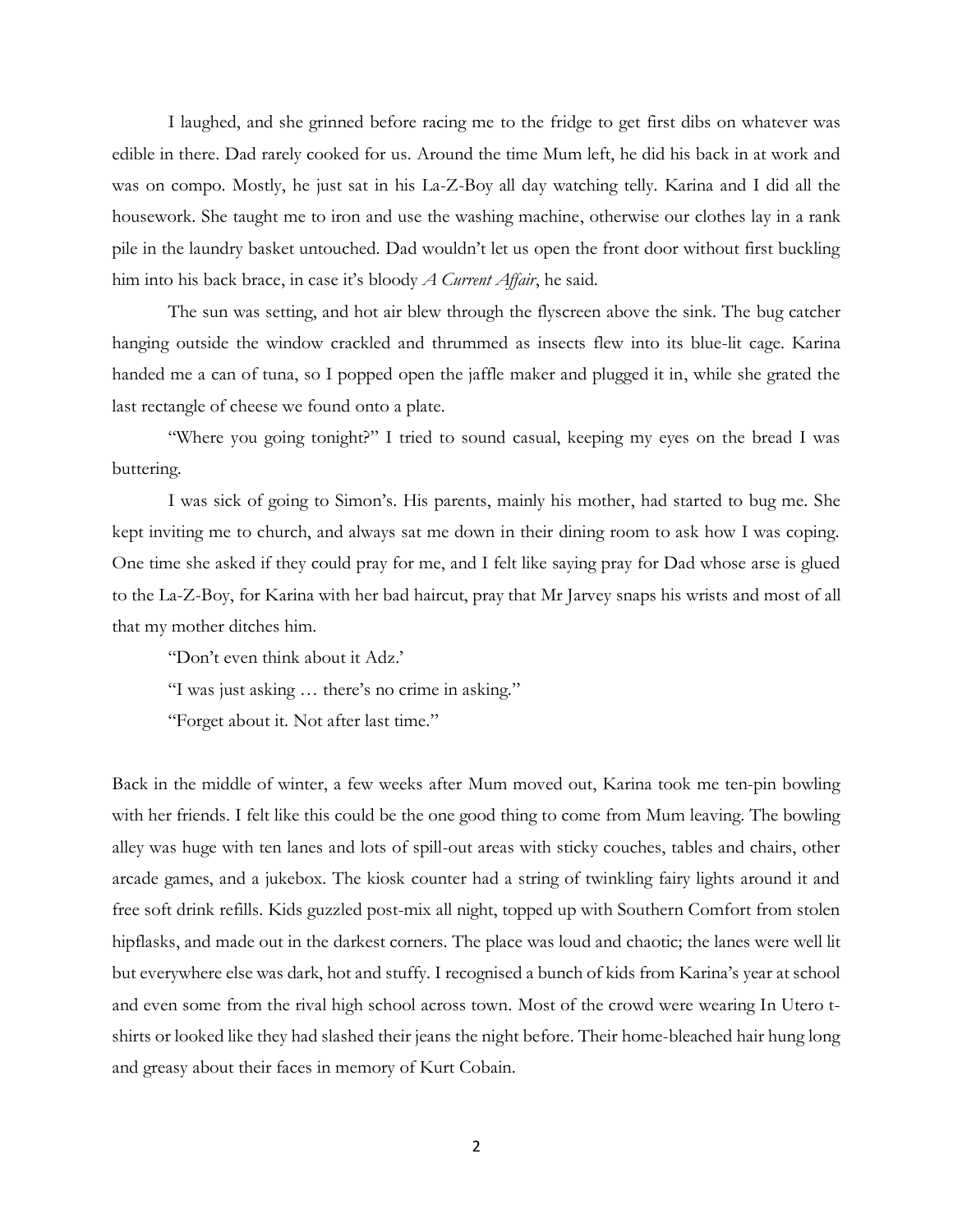Now that we were motherless, we had taken on some kind of mysterious aura, and Karina was absorbed into a rougher but more popular crowd at school and that night by extension I was invited. Karina's group was made up of three guys with long ponytails. There were also two girls. I could never remember the guys' names, but I made an effort with the girls: Kym and Melanie. They dressed alike and wore headbands and sparkly lip-gloss. Karina had no lip gloss but chapped lips and crazy hair.

We had the table closest to the jukebox which seemed to be culturally enshrined in the 60s; I knew then why Karina loved this place so much. She was never into grunge. She loved Dad's record collection and they would bliss out some Saturdays in the loungeroom, eyes rolled back into their heads, listening to the full fifteen minutes of Hendrix's "Voodoo Chile" like they were on some transcendental trip. Mum always hated Dad's music. She liked songs like "Sugar, Sugar" and "Be My Baby."

Karina sent me back and forth to the post-mix machine with a tray of cups, and I refilled them with Coke and Fanta for her friends. She let me sip her Southern Comfort, and it seared down my throat, till it hit my chest, fanning out and heating up my blood. My head felt light, and I started laughing a lot. Karina kept ruffling my hair. The guy closest to her rested his palm inside the back of her baggy jeans. She didn't seem to mind.

When the music rang out, Karina gave me some dollar coins.

"Adz, go choose a song."

I grinned, holding up the gold coins. I knew all the old bands Karina liked: The Rolling Stones, Pink Floyd, Led Zeppelin … but the tracks were listed by song titles. I recognised track 43. Karina loved it and used to play it a lot before Mum moved out: "Stairway to Heaven." She told me it elevated her, whatever that meant. I pushed the coins through the slot and selected it. I turned around and gave the boys the thumbs up. I hadn't reached the table when the song flicked on, I stopped for confirmation before moving, my runners glued to the floor. Karina's friends were staring at me when I felt all the other noises in the room being sucked away. People bowling paused mid-swing, skittles stood still, a hush fell over the foosball, and air hockey discs slid to a stop. I could no longer hear the arcade games—all anyone could hear was the awful, goblin voice of Rolf Harris, his didgeridoo and the *whoop*, *whoop* of his wobble board.

Some kids from the rival high school got up and flung a basket of fries swimming in tomato sauce at Karina's table. Within seconds the guys with the ponytails got up and started smashing things. Kym and Melanie moved out of the way. Karina marched forward and hauled me by the jumper outside the bowling alley. Under the streetlight, I could see frost on my bike chain; it was about three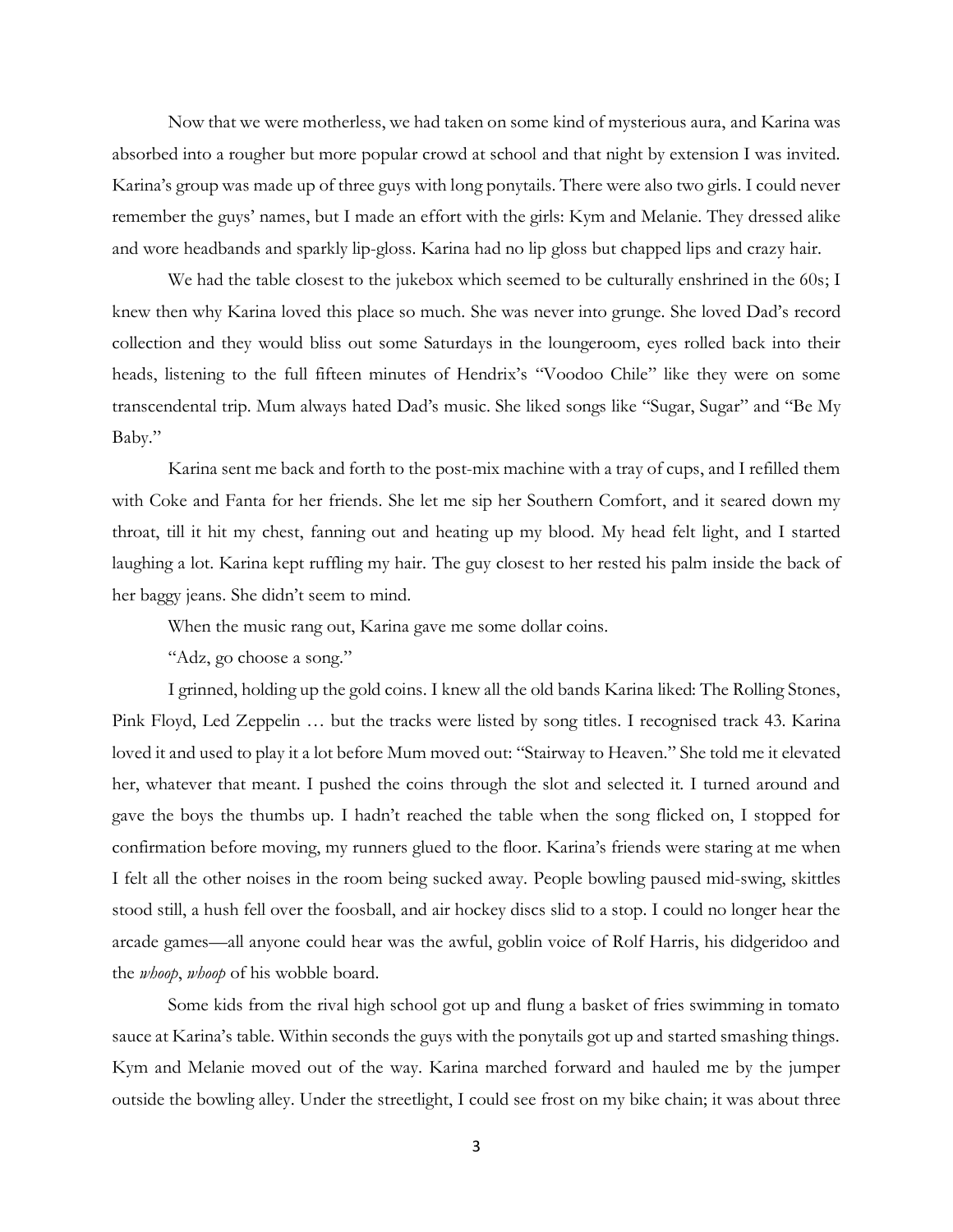degrees. Before I could say anything, she kicked me hard in the shin and shouted, "For fuck's sake Adz! For fuck's sake…"

We ate our tuna jaffles standing in the kitchen. Ravenous, we then made seconds, levering the crusted cheese from our first batch off the jaffle plates with a butter knife. We made extra for Dad before we tidied up and carried it to the lounge room, resting it beside his elbow in the La-Z-Boy.

"Jeez, you two are good kids."

His eyes watered, and his voice wavered. He told us it was the medication for this back that made his eyes do that.

"Pa-thet-ic," Karina mouthed to me as we left the room.

"Dad's just a sad sack now, he'll get better when Mum…" I stopped, but it was already too late. I'd never spoken about what I wanted to happen, hoped might happen. I was afraid Karina would start calling me pathetic.

"If you're that delusional I'm going to disown you as my brother right now." She walked into her bedroom, not even bothering to slam the door.

A few weeks ago, on the first hot weekend, Karina asked me to go float in the river, just the two of us. It was the first time since the bowling alley that she'd asked me to do anything. We even invited Dad: he loved the river and had been swimming in it all his life. His eyes lit up as he thought about it and he shifted forward a bit in his recliner before he said, "Nah, Nah." Someone might see him up and about. Karina and I rode our bikes to the river, each with a tyre inner-tube looped over our neck.

It reminded me of all the other summers when Dad used to take us for a float. He'd tie his tube to Karina's and link hers to mine with ocky straps. Sometimes he carried an oar to push us free from tree roots and branches if we got snagged. He always wore a terry towelling hat and put white zinc on our noses. He'd bring a beer and a couple of spare cans in a plastic bag attaching it to his tyre tube to let the river chill them.

It was Karina who noticed my tyre deflating one day, air whistling out and wrinkling like a hippo's skin. I was about seven and didn't know how to swim. She panicked, shouting, "Adam! Adam!" She reached out and gripped my hand, dragging me out of the water onto her lap. She'd looked scared, like I could have sunk and slipped away. Dad said a lot of people don't know there is an undercurrent, flowing beneath the surface in a different direction. It is up to fifteen degrees cooler a metre below, and if you panic, a churning brown eddy will just pull you down and suck you away.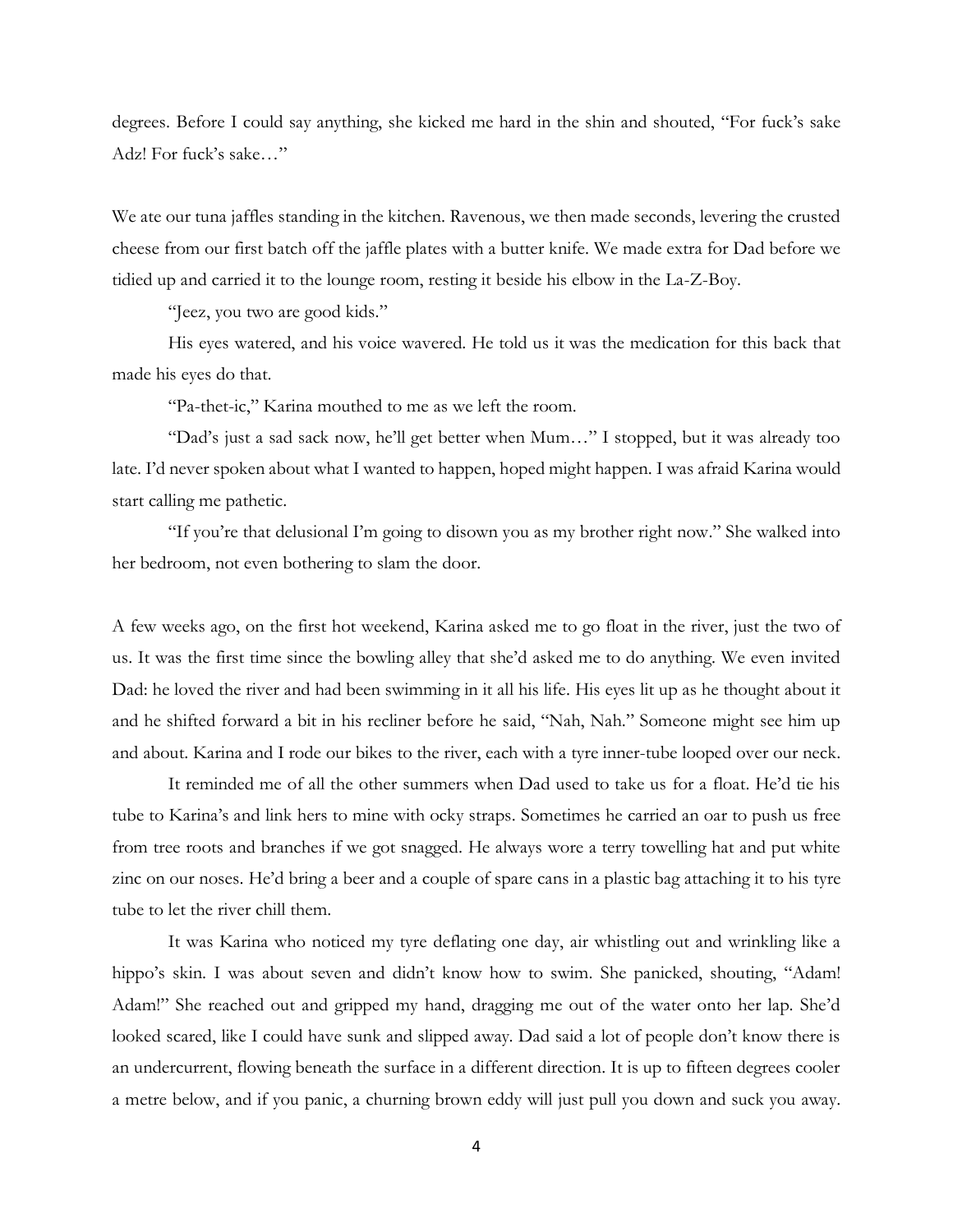Dad had patted his chest and motioned for me to climb over Karina. My pointy knees and elbows dug into her until I reached the wide expanse of Dad's hairy chest and belly, which was strong and hard back then. I lay there with my feet hooked up over the edge of the tyre. Nothing was sweeter than floating with him and my sister.

Mum never floated with us. She sat on the bank under a tree in a sarong and shooed flies off her homemade French Onion dip which she placed in a hollowed-out cob loaf from HOT BAKE. We used the bits of torn off bread to eat the dip with. Mum said the river was dirty, cold, and unpredictable with hidden things submerged there like barbed wire and sheep carcasses. Dad would laugh and say, it's not the Ganges, darl. She grew up in Manly and only swam at the beach. She made her life in Manly sound really posh; her school had blazers embroidered with a crest and a Latin motto. Our school had a rainbow lorikeet as its mascot stitched on the right shirt pocket, and the slogan *Live for Life*. After Mum shot through, Dad started saying she had always been out of his league.

As kids, our floats with Dad were long and adventurous, and we'd be gone for hours. Afterwards, when our toes sank into the riverbed as we climbed out, our legs felt cold and unsteady. It was then a long walk back to Mum and our picnic spot. Sometimes we'd get a lift from another family driving by. Mum never offered to drive and pick us up. She had no interest in where the river carried us.

On the drive home on those afternoons the car always smelt like sunscreen, Mum's coconut tanning oil and French Onion dip. Despite what Mum said about the water, our skin smelt ripe like willows, gum leaves and mud. My fingertips and the soles of my feet were soft and crinkled. The white zinc on our noses flaked away like plaster. Dad said moving water is never dirty.

I couldn't convince Karina to take me out with her that night, and I tried everything. I got down on my knees and pretended to be Simon's mum, with my hands clasped before me muttering about the restoration of the nuclear family. I pleaded with her. *Take me with you. It's on you if I become a Seventh-day Adventist! I'll just be like invisible or something..*. I knew she and her friends were going to the river because they were underage, it was summertime, and really, there was nowhere else to go.

I followed her, riding slowly, always several blocks behind, to a picnic spot just off the highway. It was dark, but the moon cast a decent glow amongst the thick trees and on the water. Further downstream I could hear voices, talking, laughter, clusters of teenagers sitting somewhere on the riverbank, hidden amongst the willows. In the picnic area, some kids from the year above me at school were huddled around a gas barbeque, trying to melt Mars bars, pushing them about with twigs. Karina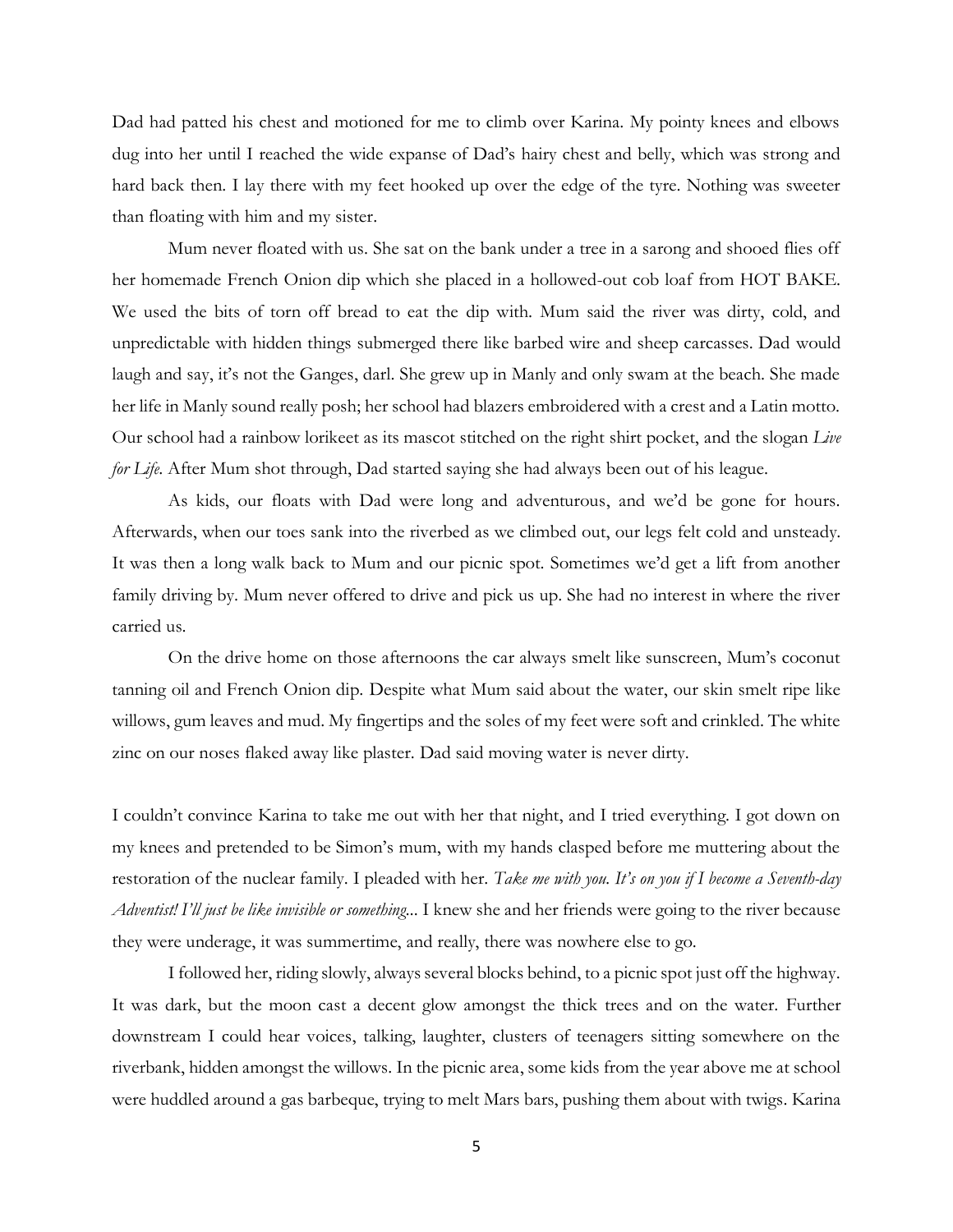ignored them and wheeled her bike to where the same three boys from the bowling alley were waiting. They sat by a rope swing tied to a tree branch. She dropped her bike in a messy pile with theirs. Behind me, semi-trailers rattled by on the highway.

One of Karina's friends was messing about, putting six heavy D-size batteries into a tape deck and another was holding a packet of balloons. Kym and Melanie were missing. Karina sat down and pulled paper cups from her backpack and began mixing drinks. I knew one of the kids by the barbeque, and he called out to me to come over, the smell of burnt caramel hung in the air. I walked towards my sister instead, ready to be turned away.

Karina didn't look happy but said nothing and passed me a cup quarter full of orange juice and vodka. The guy with the long blond ponytail turned on a mixed tape with songs recorded from Triple J. The distorted guitar and languid vocals of Eddie Vedder were overladen with static, household sounds, people walking in and out, a door slamming. I rested my back against a stringybark, knees up, and sipped from my paper cup. The blond guy said he could hear Callum—the one who had made the mixed tape—masturbating in the background. Karina refilled my cup mostly with juice: they were outdrinking me three to one. The guys talked mostly about music. They wanted to form a band called *Into Oblivion*, they all wanted to die at twenty-seven. Go out like Kurt, a bullet to the brain.

After some time, the guy who was not the blond and not Callum pulled a box of whipped cream chargers from a shopping bag,

"Time for the whippets."

Karina handed out the balloons. "Not for you Adz," she said.

They cracked their canisters and filled a balloon each, sitting back to inhale. Afterwards, they flopped back on the grass, grinning a lot, sighing, saying yeah, oh yeah. I watched Karina go through ten balloons. She told me it was like a kaleidoscope going off in her brain.

"Stairway to heaven," she said.

In most things in life, Karina went harder than anyone else. The guys stopped with the balloons after three or four and watched Karina, shaking their heads. I jogged down to the concrete toilet block, my bladder about to burst after so much juice.

When I got back, Callum was sitting alone under the rope swing.

"Where are the others?"

He tilted his head over his shoulder meaning somewhere in the direction of some trees a hundred metres away. I thought maybe they were doing some hardcore drug even Callum wasn't up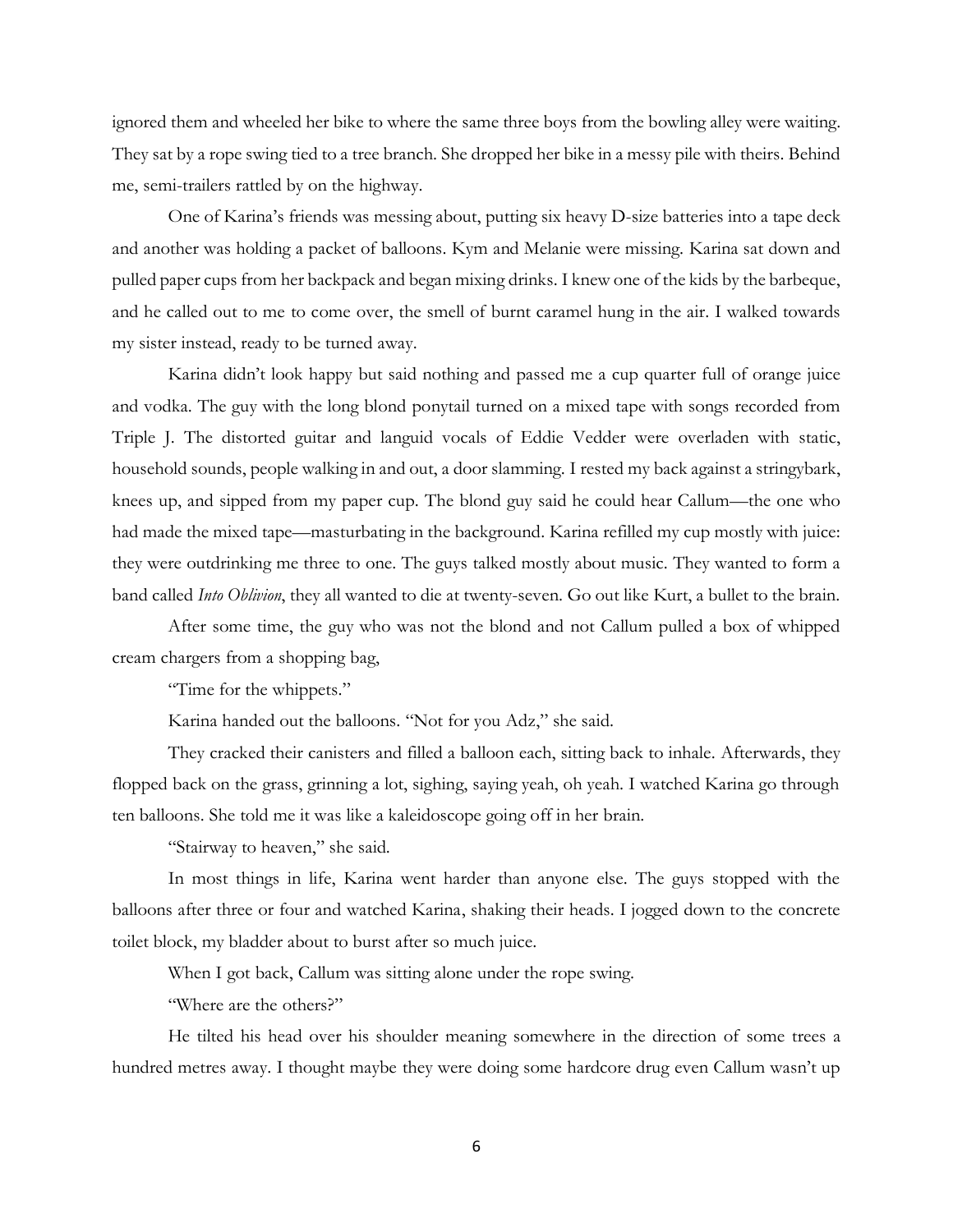for. A tell-tale squealing emitted from the tape deck as the cassette began to chew up. I hit eject and pulled out the blue magnetic ribbon gently.

"Is it ripped?"

"No, I can fix it," I picked up a small twig to wind the spools with after I detangled the ribbon.

"You know, your sister is all right."

I nodded. Callum had ginger hair, and his ponytail glinted in the moonlight.

"We thought she was a lezo, but she's not."

I nodded again, focussing on the tape.

"I think my mum's one you know?"

"A what? A lesbian?"

"I caught her in the pantry kissing my aunty Judy," Callum said, running his hands over his face like he was trying to wipe the memory away.

"Your actual aunt? That's sick."

"Not a real aunt. It's her best friend, we just call her Aunty Judy."

I pushed the twig through one of the cassette holes and began to rewind the ribbon. I didn't want to hear about other mothers' secret desires. I asked where Kym and Melanie were. I told him I thought Melanie was hot. He laughed,

'They were not so 'easy' to get along with," he held up his fingers in inverted commas when he said the word easy.

Without the music, I could hear dead tree branches dropping further downstream with a loud plop and the occasional splash of a river rat swimming. The groups of kids I'd heard earlier had dissipated and I wonder where they had moved off too and what they were doing. Semitrailers roared by on the highway roughly every few minutes, blocking out all the other sounds. I couldn't hear Karina, but in the gaps between the trucks going past I thought I heard grunting, private throaty noises carried on the wind. After some time, the blond guy walked towards us, stopping halfway, and called his friend over.

"It's your turn," he said.

Callum popped up over-eager like a wind-up toy.

"Turn for what?" I asked.

He just gave me an awkward shrug before he trotted over to his friend. I heard the blond say, "She loves it mate, can't get enough."